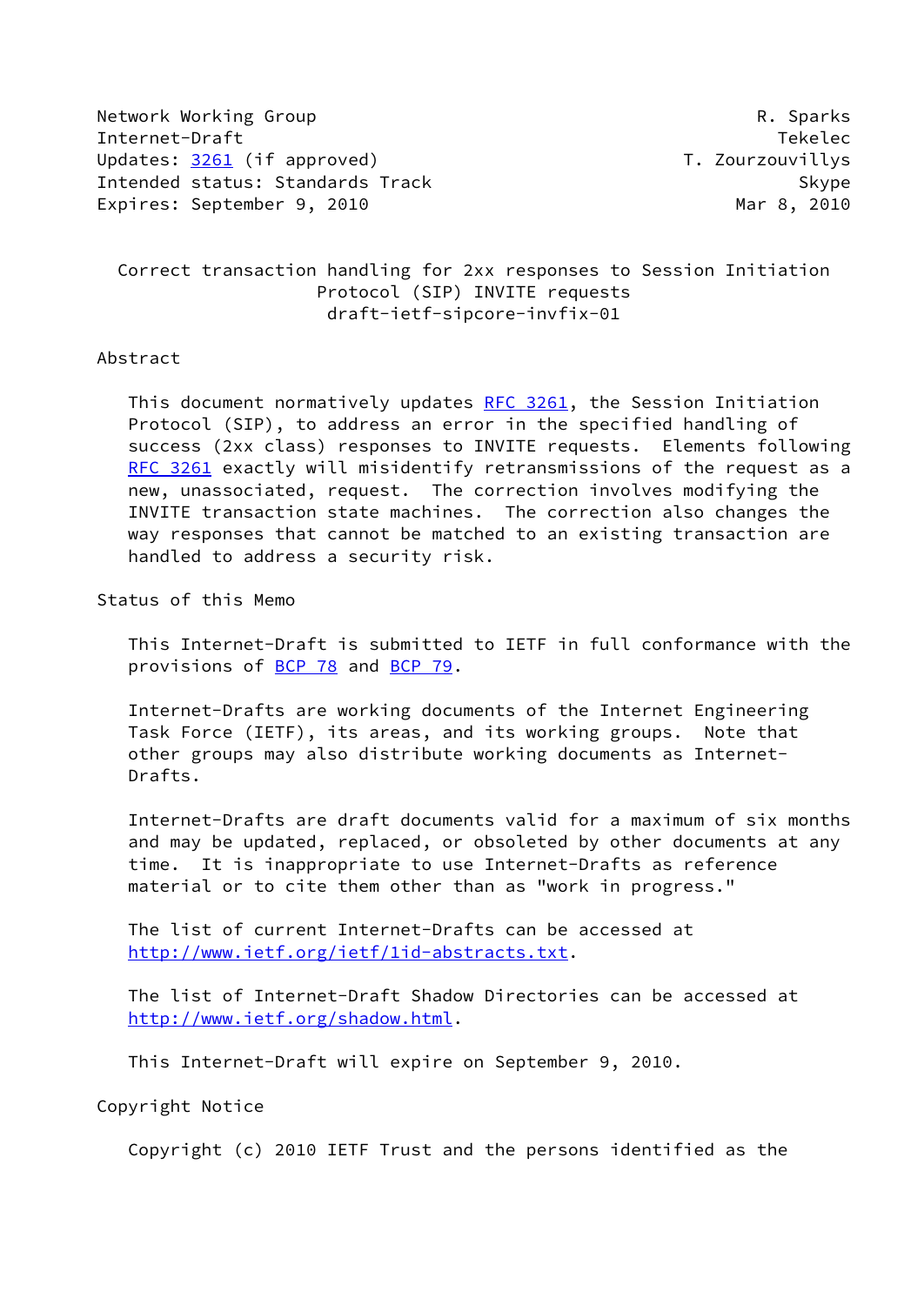```
Internet-Draft invfix invfix Mar 2010
```
document authors. All rights reserved.

This document is subject to [BCP 78](https://datatracker.ietf.org/doc/pdf/bcp78) and the IETF Trust's Legal Provisions Relating to IETF Documents [\(http://trustee.ietf.org/license-info](http://trustee.ietf.org/license-info)) in effect on the date of publication of this document. Please review these documents carefully, as they describe your rights and restrictions with respect to this document. Code Components extracted from this document must include Simplified BSD License text as described in Section 4.e of the Trust Legal Provisions and are provided without warranty as described in the BSD License.

Table of Contents

| $\mathbf 1$ .    | Conventions and Definitions $\cdots$ 3                               |  |  |  |  |
|------------------|----------------------------------------------------------------------|--|--|--|--|
| 2.               |                                                                      |  |  |  |  |
| 3.               |                                                                      |  |  |  |  |
| 4.               |                                                                      |  |  |  |  |
| $\overline{5}$ . | Consequences if Not Implemented $\ldots \ldots \ldots \ldots \ldots$ |  |  |  |  |
| 6.               |                                                                      |  |  |  |  |
| 7.               |                                                                      |  |  |  |  |
|                  | $\underline{7.1}$ . Server Transaction Impacts 5                     |  |  |  |  |
|                  | <u>7.2</u> . Client Transaction Impacts 9                            |  |  |  |  |
|                  |                                                                      |  |  |  |  |
|                  | 8. Exact changes to RFC3261 11                                       |  |  |  |  |
| 8.1.             |                                                                      |  |  |  |  |
| 8.2.             |                                                                      |  |  |  |  |
|                  |                                                                      |  |  |  |  |
| 8.4.             | Pages 126 through 128 12                                             |  |  |  |  |
| 8.5.             |                                                                      |  |  |  |  |
| 8.6.             |                                                                      |  |  |  |  |
| 8.7.             |                                                                      |  |  |  |  |
|                  |                                                                      |  |  |  |  |
|                  |                                                                      |  |  |  |  |
|                  |                                                                      |  |  |  |  |
|                  |                                                                      |  |  |  |  |
|                  |                                                                      |  |  |  |  |
|                  | 10. Security Considerations 18                                       |  |  |  |  |
|                  |                                                                      |  |  |  |  |
|                  |                                                                      |  |  |  |  |
|                  |                                                                      |  |  |  |  |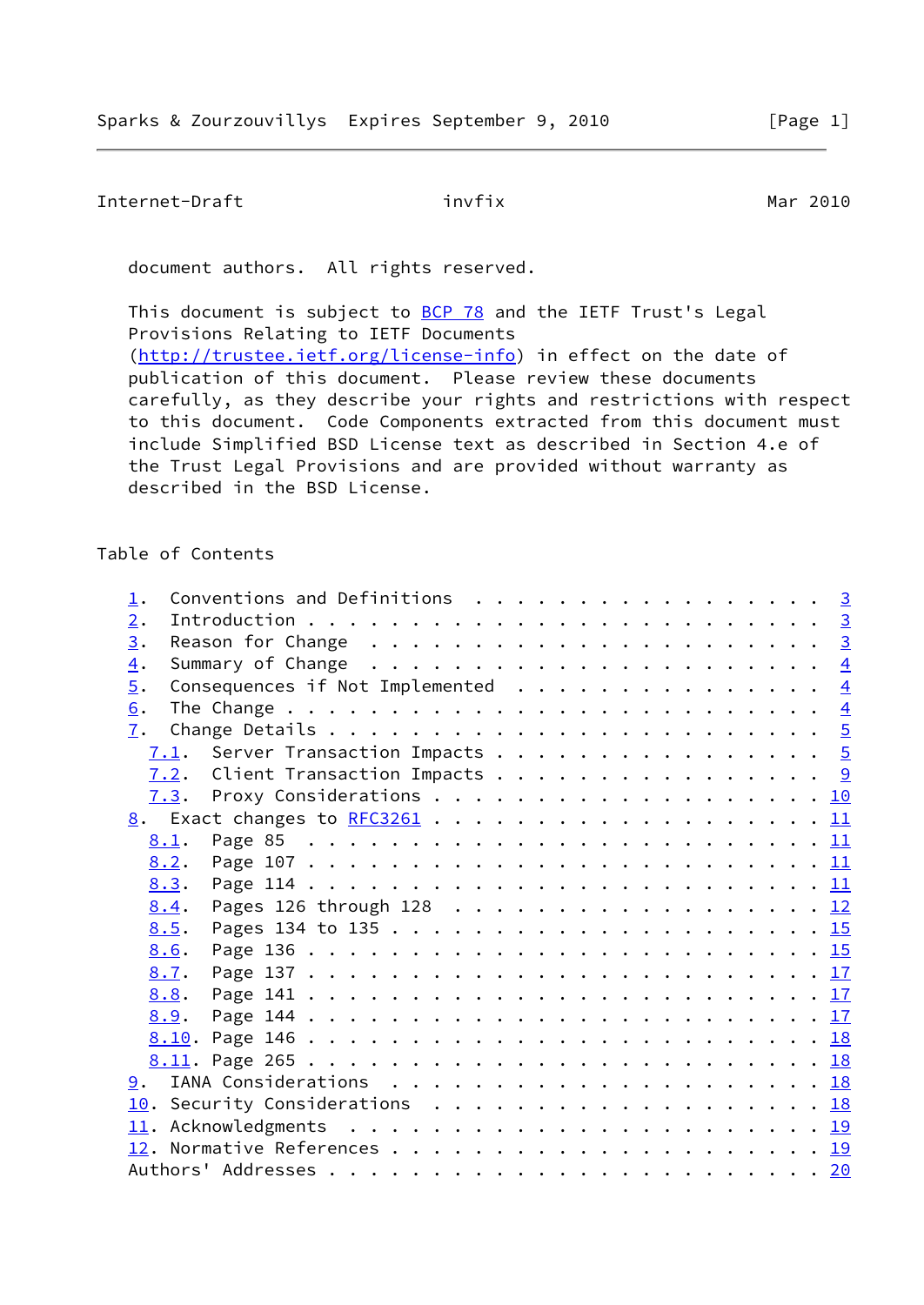Sparks & Zourzouvillys Expires September 9, 2010 [Page 2]

<span id="page-2-1"></span>Internet-Draft invfix invfix Mar 2010

### <span id="page-2-0"></span>[1](#page-2-0). Conventions and Definitions

 The key words "MUST", "MUST NOT", "REQUIRED", "SHALL", "SHALL NOT", "SHOULD", "SHOULD NOT", "RECOMMENDED", "MAY", and "OPTIONAL" in this document are to be interpreted as described in [RFC-2119 \[RFC2119](https://datatracker.ietf.org/doc/pdf/rfc2119)].

# <span id="page-2-2"></span>[2](#page-2-2). Introduction

 This document describes an essential correction to the Session Initiation Protocol (SIP), defined in [[RFC3261](https://datatracker.ietf.org/doc/pdf/rfc3261)]. The change addresses an error in the handling of 2xx class responses to INVITE requests that leads to retransmissions of the INVITE being treated as new requests and forbids forwarding stray INVITE responses.

#### <span id="page-2-3"></span>[3](#page-2-3). Reason for Change

 One use of the INVITE method in SIP is to establish new sessions. These "initial" INVITEs may fork at intermediaries, and more than one receiving endpoint may choose to accept the request. SIP is designed such that the requester receives all of these success responses.

Two sets of requirements in [\[RFC3261](https://datatracker.ietf.org/doc/pdf/rfc3261)] work together to allow multiple 2xx responses to be processed correctly by the requester. First, all elements are required to immediately destroy any INVITE client transaction state upon forwarding a matching 2xx class response. This requirement applies to both proxies and user agents (proxies forward the response upstream, the transaction layer at user agents forward the response to its "UA (User-Agent) core"). Second, all proxies are required to statelessly forward any 2xx class responses that do not match an existing transaction, also called stray responses, upstream. The transaction layer at user agents is required to forward these responses to its UA core. Logic in the UA core deals with acknowledging each of these responses.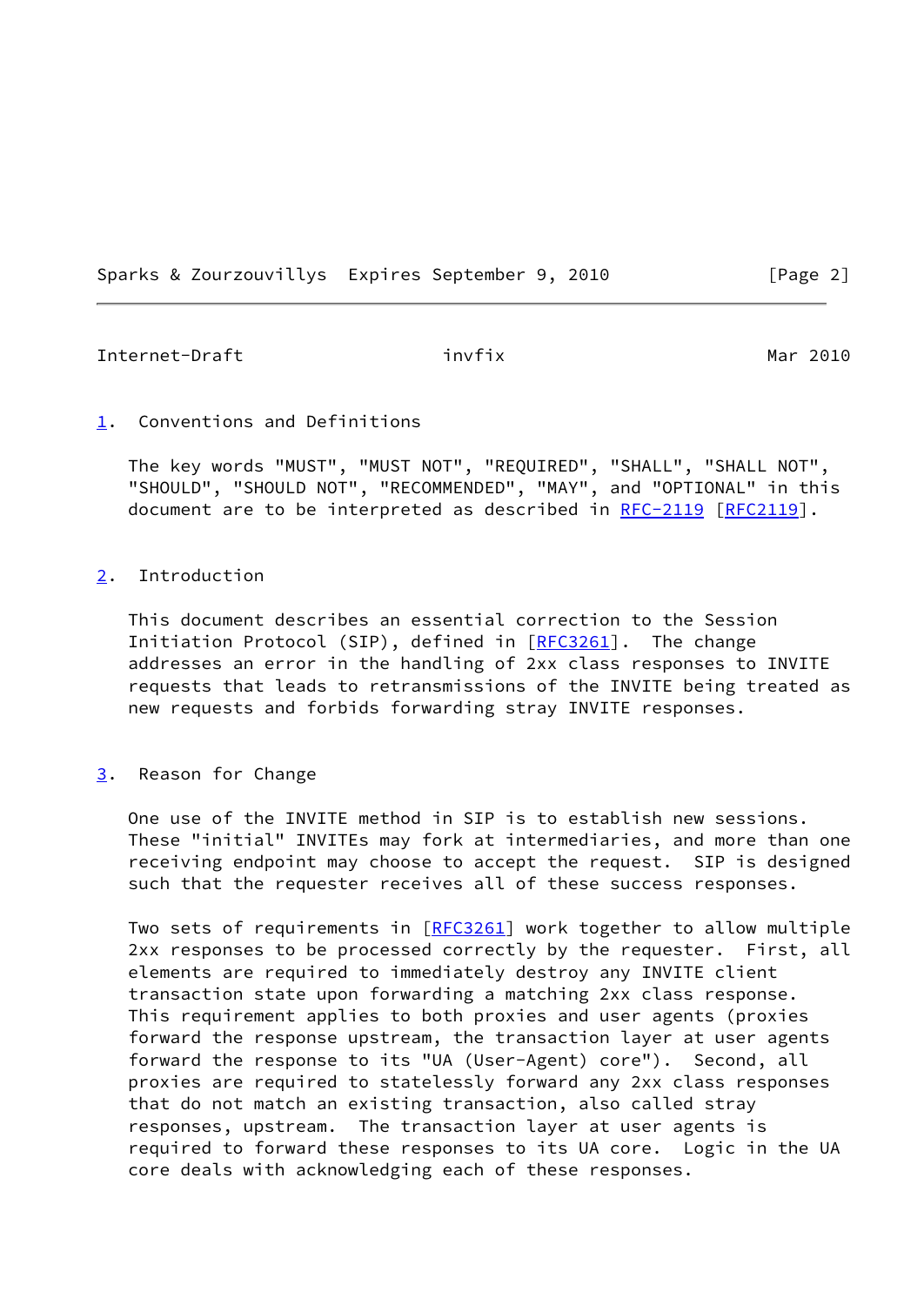This technique for specifying the behavior was chosen over adjusting INVITE client transaction state machines as a simpler way to specify the correct behavior.

 Over time, implementation experience demonstrated the existing text is in error. Once any element with a server transaction (say, a proxy in the path of the INVITE) deletes that transaction state, any retransmission of the INVITE will be treated as a new request, potentially forwarded to different locations than the original. Many implementations in the field have made proprietary adjustments to their transaction logic to avoid this error.

Sparks & Zourzouvillys Expires September 9, 2010 [Page 3]

<span id="page-3-1"></span>Internet-Draft invfix invfix Mar 2010

 The requirement to statelessly forward stray responses has also been identified as a security risk. Through it, elements compliant to [\[RFC3261](https://datatracker.ietf.org/doc/pdf/rfc3261)] are compelled to do work (forward packets) that is not protected by the admission policies applied to requests. This can be leveraged to, for instance, use a SIP proxy as an anonymizing forwarder of packets in a distributed DOS attack. General internet endpoints can also collude to tunnel non-SIP content through such proxies by wrapping them in an SIP response envelope.

Additionally, [[RFC3261](https://datatracker.ietf.org/doc/pdf/rfc3261)] requires that if an unrecoverable transport error is encountered while sending a response in a client transaction, that the transaction moves immediately into the Terminated state. This will result in any re-transmitted INVITE requests received after such an error was encountered be processed as a new request instead of being absorbed as a re-transmission.

# <span id="page-3-0"></span>[4](#page-3-0). Summary of Change

This correction document updates [\[RFC3261](https://datatracker.ietf.org/doc/pdf/rfc3261)], adding a state and changing the transitions in the INVITE client state machine such that the INVITE client transaction remains in place to receive multiple 2xx responses. It adds a state to the INVITE server state machine to absorb retransmissions of the INVITE after a 2xx response has been sent. It modifies state transitions in the INVITE server state machine to absorb retransmissions of the INVITE request after encountering a unrecoverable transport error when sending a response. It also forbids forwarding stray responses to INVITE requests (not just 2xx responses), which [RFC3261](https://datatracker.ietf.org/doc/pdf/rfc3261) requires.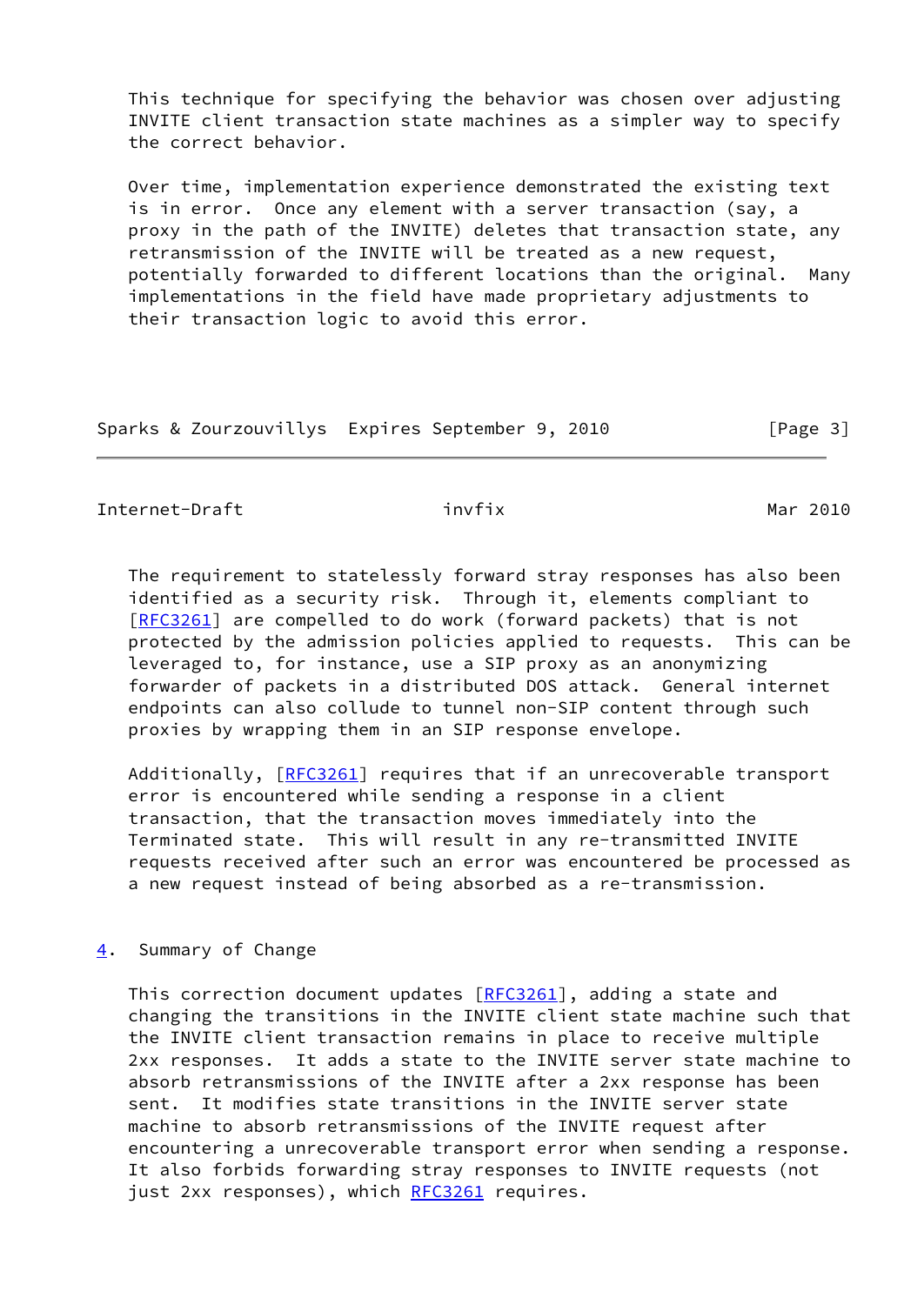## <span id="page-4-0"></span>[5](#page-4-0). Consequences if Not Implemented

 Implementations strictly conformant to [\[RFC3261](https://datatracker.ietf.org/doc/pdf/rfc3261)] will process retransmitted initial INVITE requests as new requests. Proxies may forward them to different locations than the original. Proxies may also be used as anonymizing forwarders of bulk traffic. Implementations will process any retransmitted INVITE request as new request after an attempt to send a response resulted in a unrecoverable error.

# <span id="page-4-1"></span>[6](#page-4-1). The Change

 An element sending or receiving a 2xx to an INVITE transaction MUST NOT destroy any matching INVITE transaction state. This state is necessary to ensure correct processing of retransmissions of the request and the retransmission of the 2xx and ACK that follow.

Sparks & Zourzouvillys Expires September 9, 2010 [Page 4]

<span id="page-4-2"></span>Internet-Draft invfix invfix Mar 2010

 An element encountering an unrecoverable tranport error when trying to send a response to an INVITE request MUST NOT immediately destroy the associated INVITE server transaction state. This state is necessary to ensure correct processing of retransmissions of the request.

When receiving any SIP response, a transaction-stateful proxy MUST compare the transaction identifier in that response against its existing transaction state machines. The proxy MUST NOT forward the response if there is no matching transaction state machine.

 When receiving an ACK that matches an existing INVITE server transaction, and the ACK does not contain a branch parameter containing the magic cookie defined in [RFC 3261,](https://datatracker.ietf.org/doc/pdf/rfc3261) the matching transaction MUST be checked to see if it is in the "Accepted" state. If it is, then the ACK must be passed directly to the transaction user instead of absorbing it in the transaction. This is necessary as requests from [RFC 2543](https://datatracker.ietf.org/doc/pdf/rfc2543) clients will not include a unique branch parameter, and the mechanisms for calculating the transaction id from such a request will be the same for both INVITE and ACKs.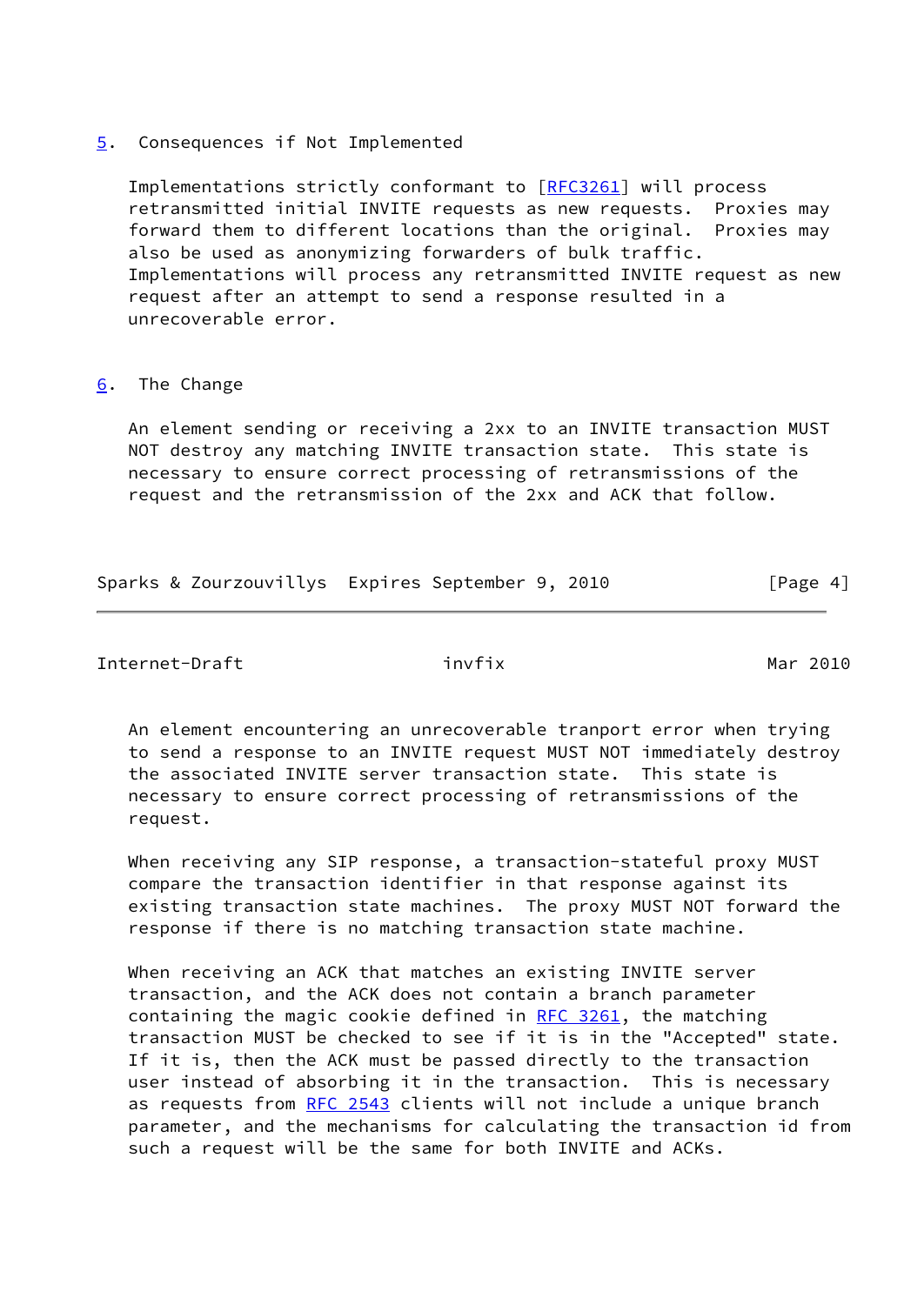# <span id="page-5-0"></span>[7](#page-5-0). Change Details

 These changes impact requirements in several sections of [RFC3261](https://datatracker.ietf.org/doc/pdf/rfc3261). The exact effect on that text is detailed in [Section 8](#page-11-1). This section describes the details of the change, particularly the impact on the INVITE state machines, more succinctly to facilitate review and simplify implementation.

### <span id="page-5-1"></span>[7.1](#page-5-1). Server Transaction Impacts

 To allow a SIP element to recognize retransmissions of an INVITE as retransmissions instead of new requests, a new state, "Accepted", is added to the INVITE server transaction state machine. A new timer, Timer L, is also added to ultimately allow the state machine to terminate. A server transaction in the "Proceeding" state will transition to the "Accepted" state when it issues a 2xx response, and will remain in that state just long enough to absorb any retransmissions of the INVITE.

 If the SIP element's TU (Transaction User) issues a 2xx response for this transaction while the state machine is in the "Proceeding" state, it MUST transition to the "Accepted" state and set Timer L to  $64*T1$ .

 While in the "Accepted" state, any retransmissions of the INVITE received will match this transaction state machine and will be

|  | Sparks & Zourzouvillys Expires September 9, 2010 |  |  | [Page 5] |  |
|--|--------------------------------------------------|--|--|----------|--|
|  |                                                  |  |  |          |  |

Internet-Draft invfix invfix Mar 2010

 absorbed by the machine without changing its state. These retransmissions are not passed onto the TU. [RFC3261](https://datatracker.ietf.org/doc/pdf/rfc3261) requires the TU to periodically retransmit the 2xx response until it receives an ACK. The server transaction MUST NOT generate 2xx retransmissions on its own. Any retransmission of the 2xx response passed from the TU to the transaction while in the "Accepted" state MUST be passed to the transport layer for transmission. Any ACKs received from the network while in the "Accepted" state MUST be passed directly to the TU and not absorbed.

When Timer L fires and the state machine is in the "Accepted" state, the machine MUST transition to the "Terminated" state. Once the transaction is in the "Terminated" state, it MUST be destroyed immediately. Timer L reflects the amount of time the server transaction could receive 2xx responses for retransmission from the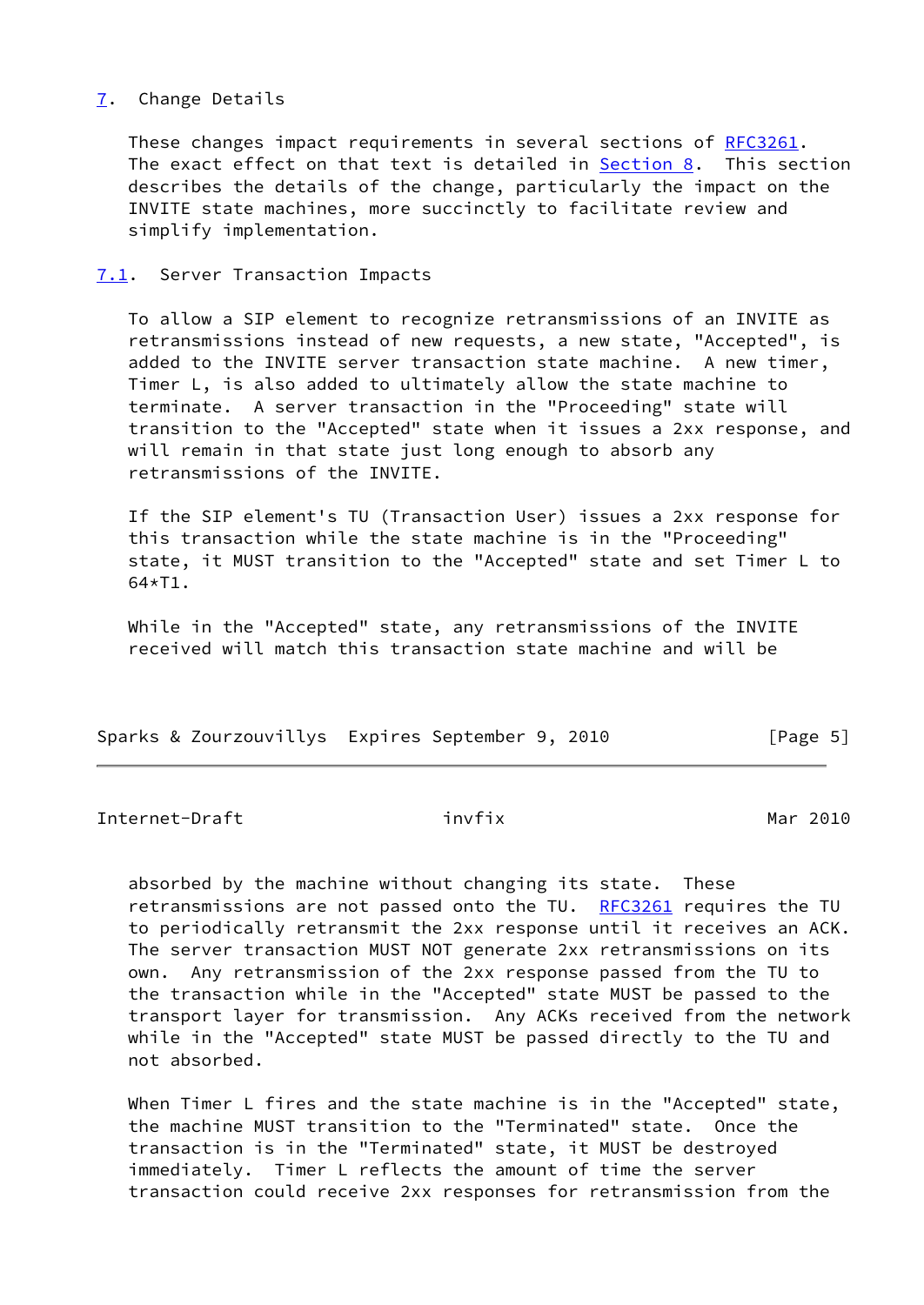TU while it is waiting to receive an ACK.

 A server transaction MUST NOT discard transaction state based only on encountering a non-recoverable transport error when sending a response. Instead the assocated INVITE server transaction state machine MUST remain in its current state. (Timers will eventually cause it to transition to the Terminated state). This allows retransmissions of the INVITE to be absorbed instead of being processed as a new request.

 Figure 1 and Figure 2 graphically show the parts of the INVITE server state machine that has changed. The entire new INVITE server state machine is shown in Figure 5.

|  |  |  | Sparks & Zourzouvillys Expires September 9, 2010 |  |  |  |  |  |  |  |
|--|--|--|--------------------------------------------------|--|--|--|--|--|--|--|
|--|--|--|--------------------------------------------------|--|--|--|--|--|--|--|

 $[Page 6]$ 

Internet-Draft invfix invfix Mar 2010

BEFORE AFTER

| Proceeding | Proceeding |
|------------|------------|
|            |            |
|            |            |
|            |            |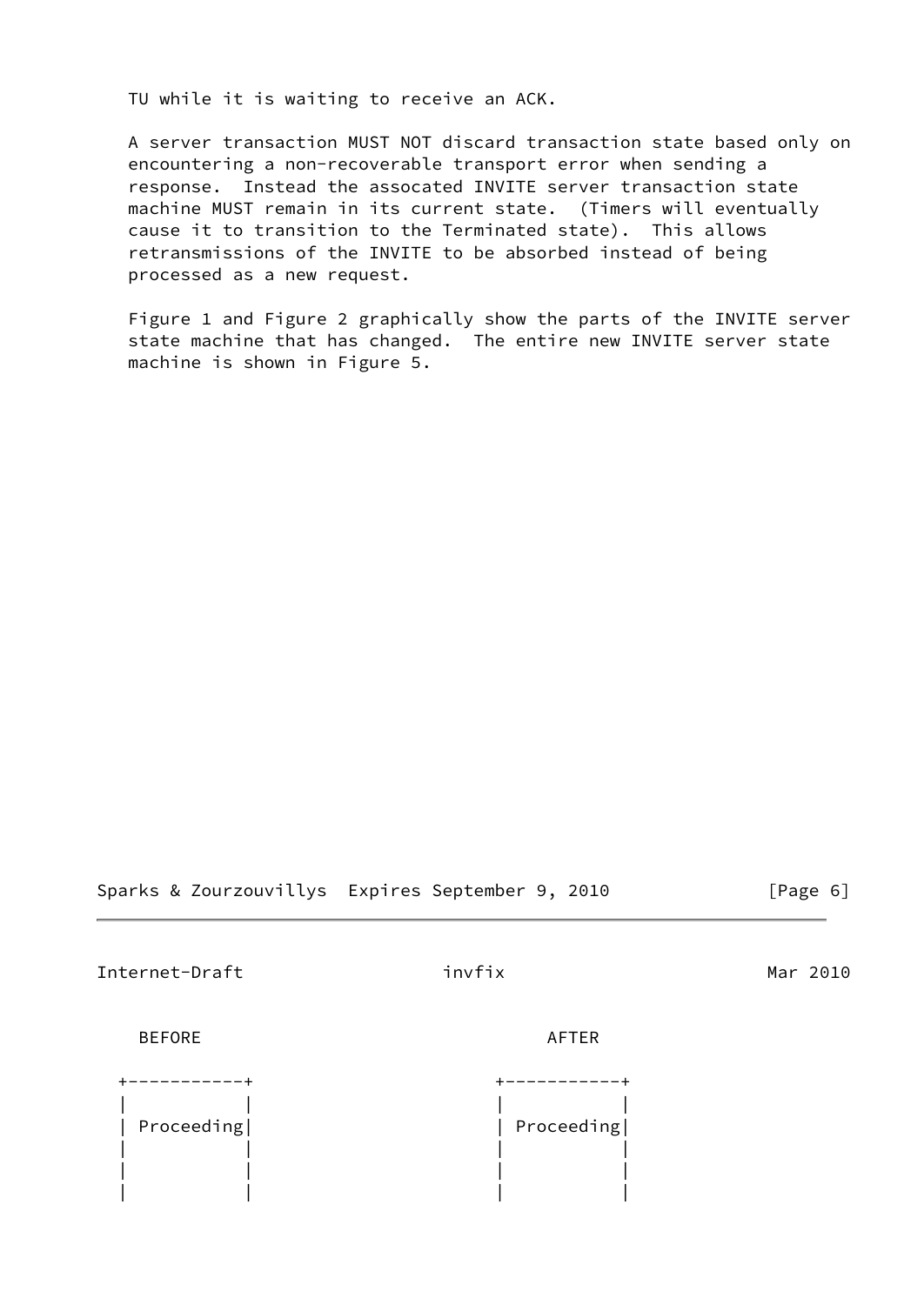



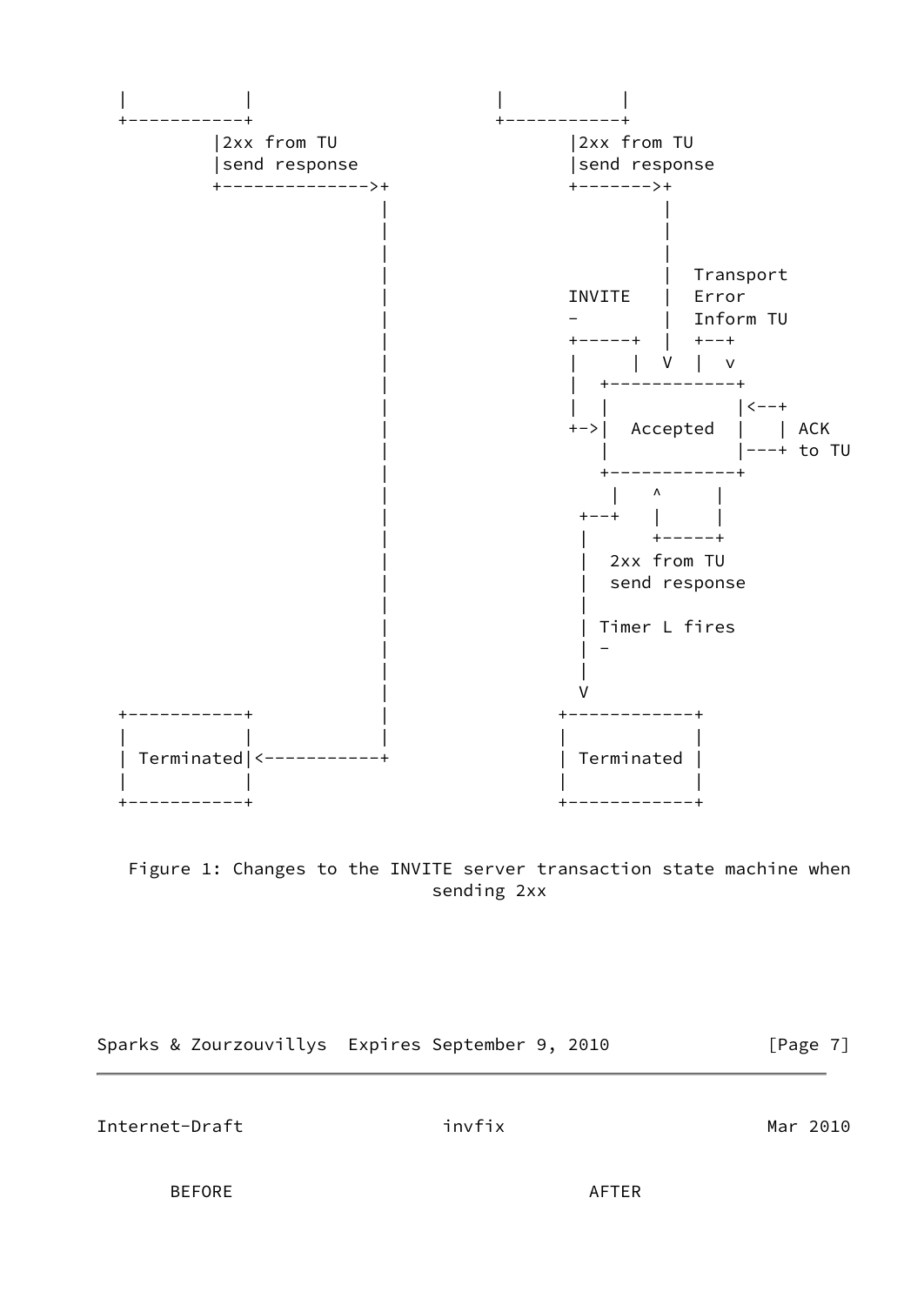

 Figure 2: Changes to the INVITE server transaction state machine on encountering transport error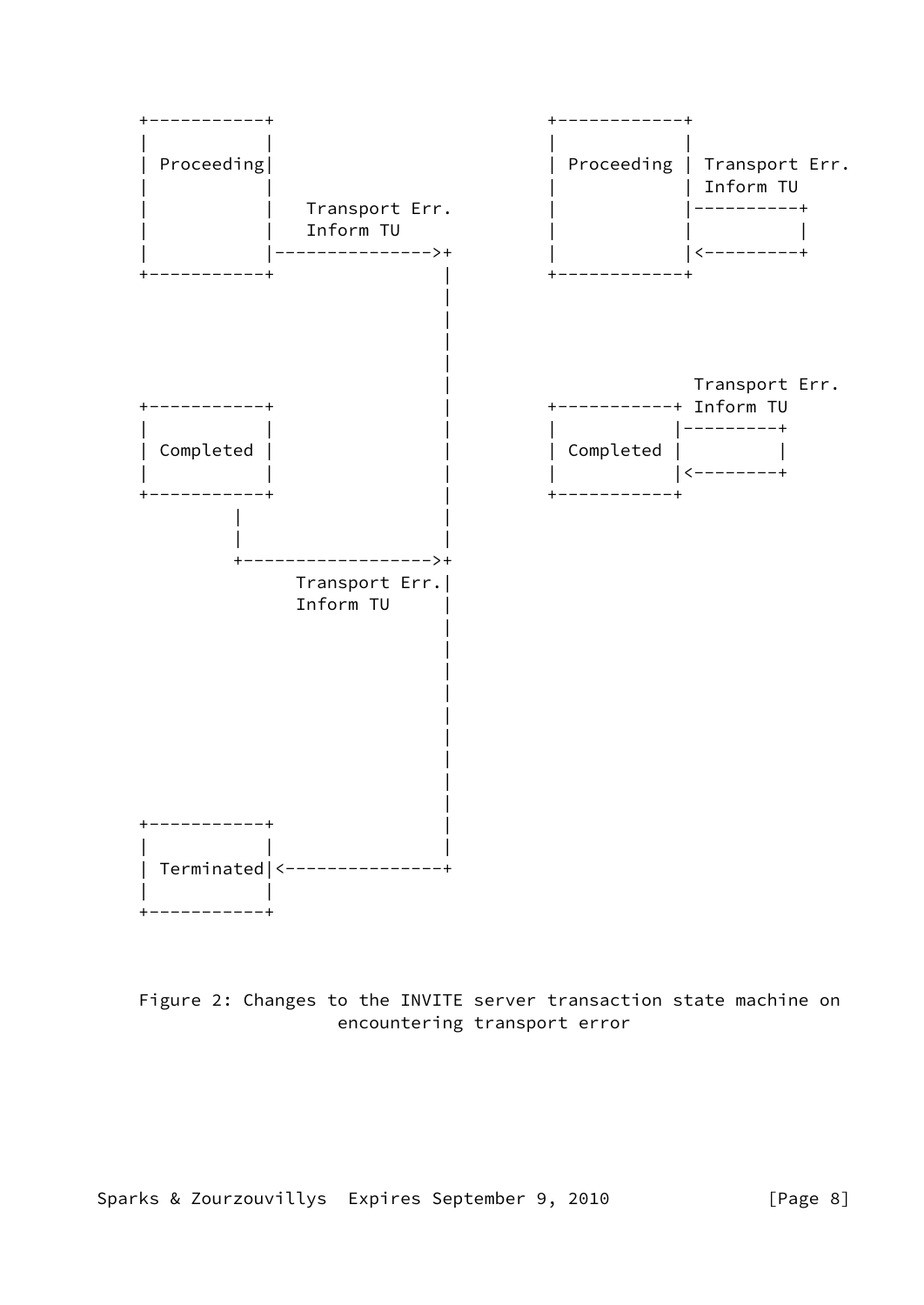# <span id="page-9-1"></span><span id="page-9-0"></span>[7.2](#page-9-0). Client Transaction Impacts

 In order to correctly distinguish retransmissions of 2xx responses from stray 2xx responses, the INVITE client state machine is modified to not transition immediately to "Terminated" on receipt of a 2xx response. Instead, the machine will transition to a new "Accepted" state, and remain there just long enough, determined by a new timer M, to receive and pass to the TU any retransmissions of the 2xx response or any additional 2xx responses from other branches of a downstream fork of the matching request. If a 2xx response is received while the client INVITE state machine is in the "Calling" or "Proceeding" states, it MUST transition to the "Accepted" state, pass the 2xx response to the TU, and set Timer M to 64\*T1. A 2xx response received while in the "Accepted" state MUST be passed to the TU and the machine remains in the "Accepted" state. The client transaction MUST NOT generate an ACK to any 2xx response on its own. The TU responsible for the transaction will generate the ACK.

 When Timer M fires and the state machine is in the "Accepted" state, the machine MUST transition to the "Terminated" state. Once the transaction is in the "Terminated" state, it MUST be destroyed immediately.

 Any response received which does not match an existing client transaction state machine is simply dropped. (Implementations are, of course, free to log or do other implementation specific things with such responses, but the implementer should be sure to consider the impact of large numbers of malicious stray responses).

 Note that it is not necessary to preserve client transaction state upon the detection of unrecoverable transport errors. Existing requirements ensure the TU has been notified, and the new requirements in this document ensure that any received retransmitted response will be dropped since there will no longer be any matching transaction state.

 Figure 3 graphically shows the part of the INVITE client state machine that has changed. The entire new INVITE client state machine is shown in Figure 4.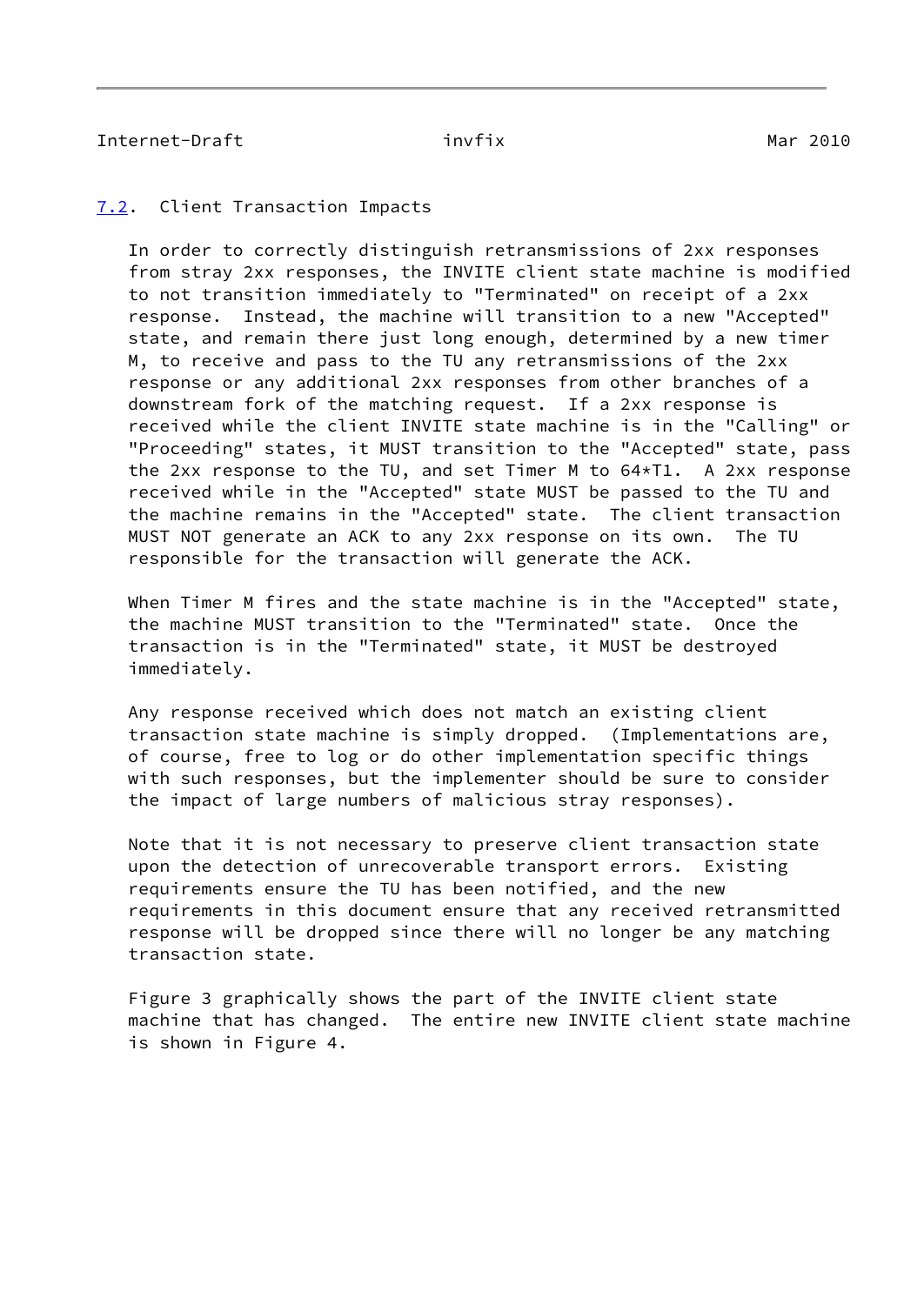<span id="page-10-0"></span>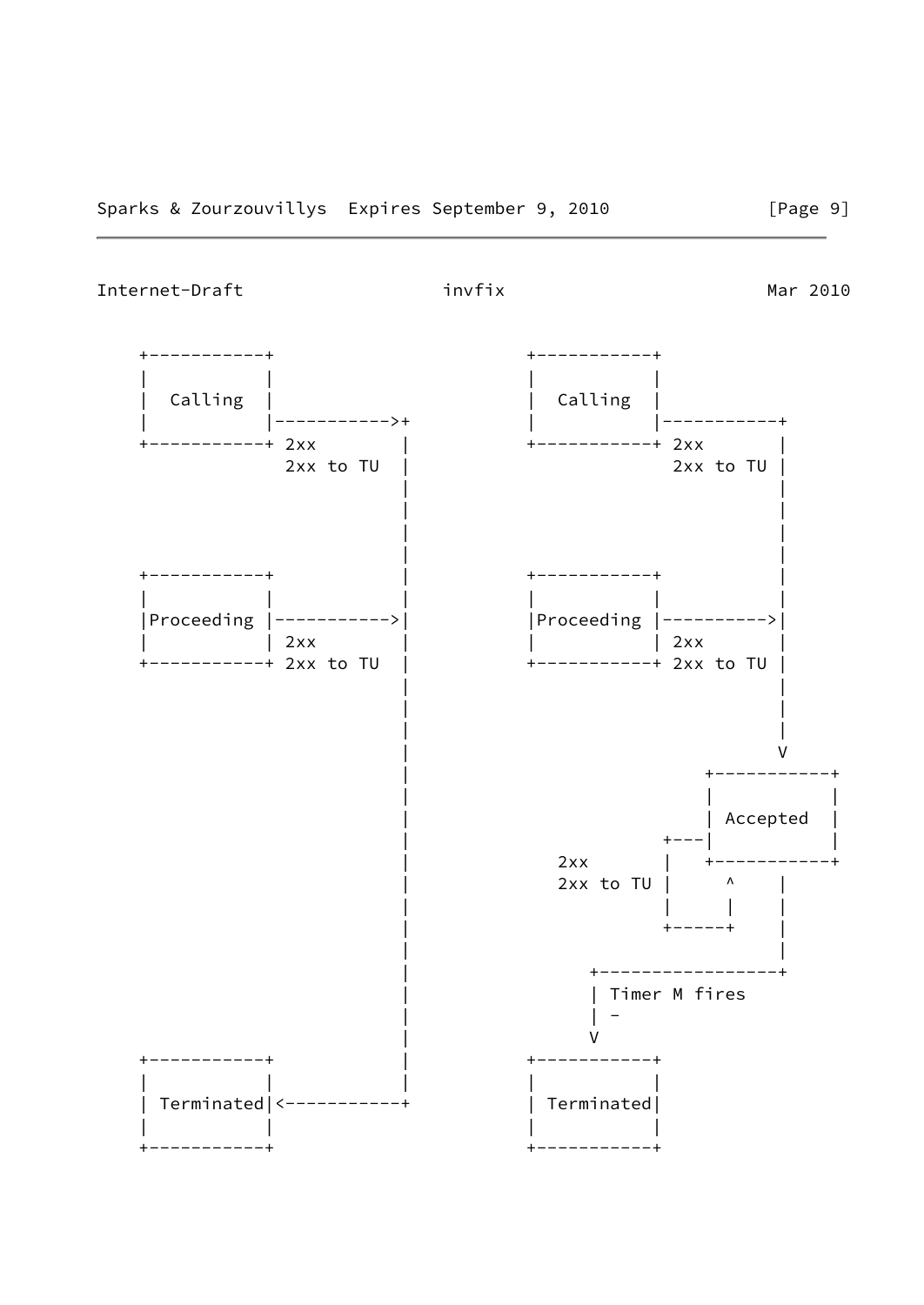Figure 3: Changes to the INVITE client transaction state machine

<span id="page-11-0"></span>[7.3](#page-11-0). Proxy Considerations

 This document changes the behaviour of transaction-stateful proxies to not forward stray INVITE responses. When receiving any SIP response, a transaction-stateful proxy MUST compare the transaction identifier in that response against its existing transaction state machines. The proxy MUST NOT forward the response if there is no

Sparks & Zourzouvillys Expires September 9, 2010 [Page 10]

<span id="page-11-2"></span>Internet-Draft invfix invfix Mar 2010

matching transaction state machine.

<span id="page-11-1"></span>[8](#page-11-1). Exact changes to [RFC3261](https://datatracker.ietf.org/doc/pdf/rfc3261)

 This section describes exactly the same changes as above, but shows exactly which text in [RFC3261](https://datatracker.ietf.org/doc/pdf/rfc3261) is affected.

#### <span id="page-11-3"></span>[8.1](#page-11-3). Page 85

Section 13.3.1.4 paragraph 4 is replaced entirely by

 Once the response has been constructed, it is passed to the INVITE server transaction. In order to ensure reliable end-to-end transport of the response, it is necessary to periodically pass the response directly to the transport until the ACK arrives. The 2xx response is passed to the transport with an interval that starts at T1 seconds and doubles for each retransmission until it reaches T2 seconds (T1 and T2 are defined in **Section 17**). Response retransmissions cease when an ACK request for the response is received. This is independent of whatever transport protocols are used to send the response.

# <span id="page-11-4"></span>[8.2](#page-11-4). Page 107

Section 16.7 paragraphs 1 and 2 are replaced entirely by

 When a response is received by an element, it first tries to locate a client transaction (Section 17.1.3) matching the response. If a transaction is found, the response is handed to the client transaction. If none is found, the element MUST NOT forward the response.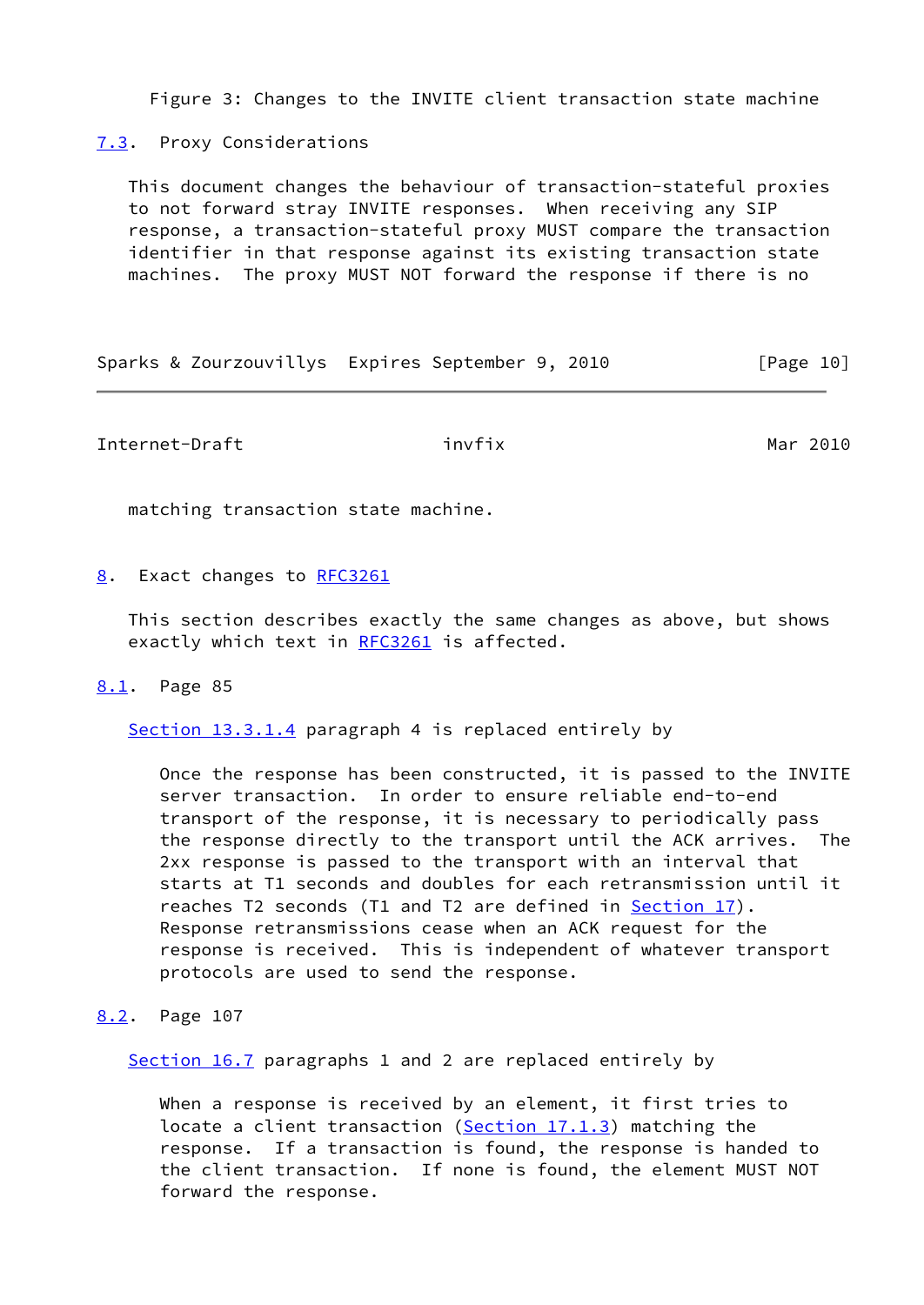#### <span id="page-12-0"></span>[8.3](#page-12-0). Page 114

Section 16.7, part 9, first paragraph. Replace this sentence

 If the server transaction is no longer available to handle the transmission, the element MUST forward the response statelessly by sending it to the server transport.

with

 If the server transaction is no longer available to handle the transmission, the response is simply discarded.

Sparks & Zourzouvillys Expires September 9, 2010 [Page 11]

<span id="page-12-2"></span>Internet-Draft invfix invfix Mar 2010

<span id="page-12-1"></span>[8.4](#page-12-1). Pages 126 through 128

Section 17.1.1.2. Replace paragraph 7 (starting "When in either") through the end of the section with

 When in either the "Calling" or "Proceeding" states, reception of a response with status code from 300-699 MUST cause the client transaction to transition to "Completed". The client transaction MUST pass the received response up to the TU, and the client transaction MUST generate an ACK request, even if the transport is reliable (guidelines for constructing the ACK from the response are given in Section 17.1.1.3) and then pass the ACK to the transport layer for transmission. The ACK MUST be sent to the same address, port, and transport to which the original request was sent.

 The client transaction MUST start timer D when it enters the "Completed" state for any reason, with a value of at least 32 seconds for unreliable transports, and a value of zero seconds for reliable transports. Timer D reflects the amount of time that the server transaction can remain in the "Completed" state when unreliable transports are used. This is equal to Timer H in the INVITE server transaction, whose default is 64\*T1, and is also equal to the time a UAS core will wait for an ACK once it sends a 2xx response. However, the client transaction does not know the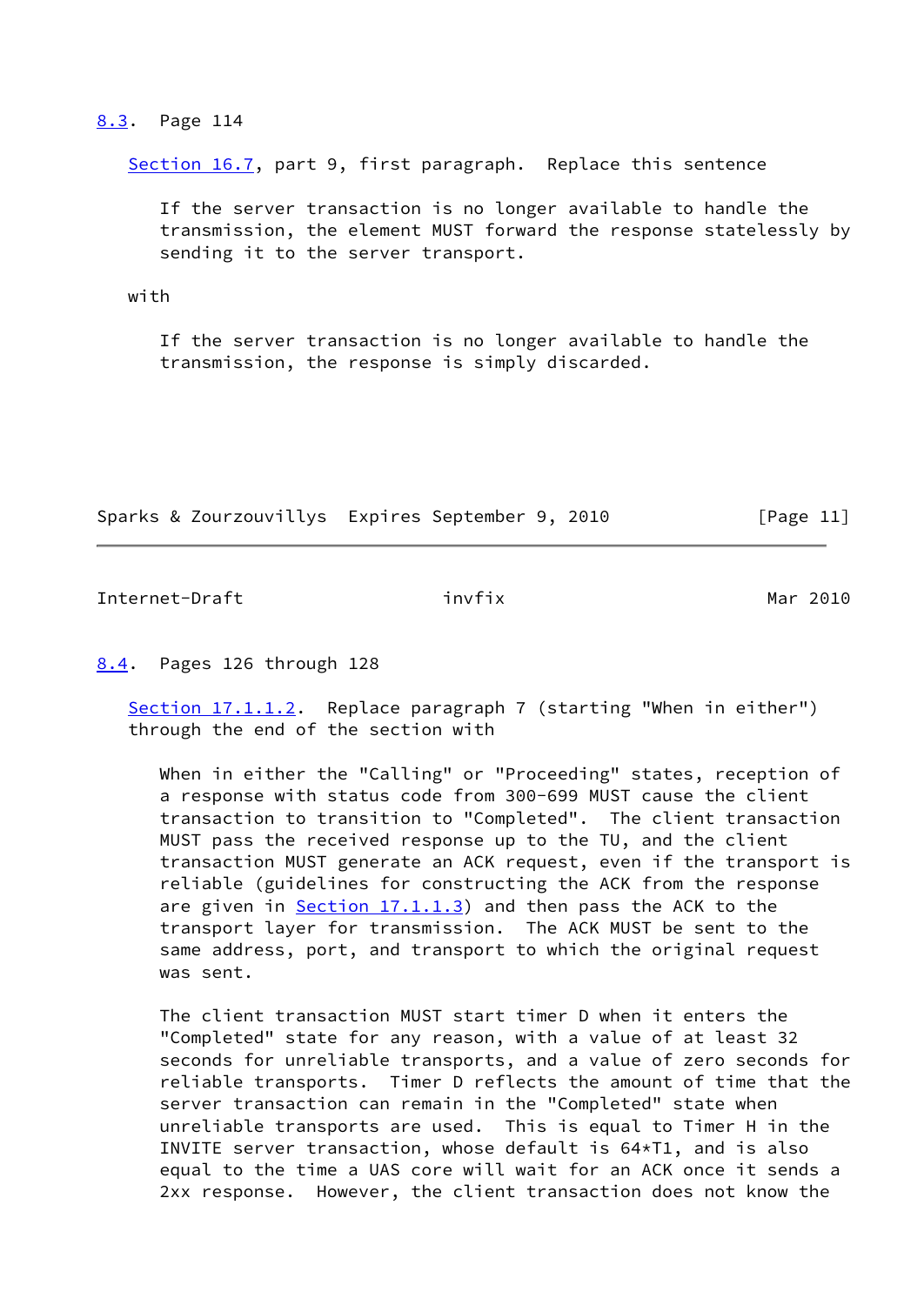value of T1 in use by the server transaction or any downstream UAS cores, so an absolute minimum of 32s is used instead of basing Timer D on T1.

 Any retransmissions of a response with status code 300-699 that are received while in the "Completed" state MUST cause the ACK to be re-passed to the transport layer for retransmission, but the newly received response MUST NOT be passed up to the TU.

 A retransmission of the response is defined as any response which would match the same client transaction based on the rules of Section 17.1.3.

 If timer D fires while the client transaction is in the "Completed" state, the client transaction MUST move to the "Terminated" state.

 When a 2xx response is received while in either the "Calling" or "Proceeding" states, the client transaction MUST transition to the "Accepted" state, and Timer M MUST be started with a value of 64\*T1. The 2xx response MUST be passed up to the TU. The client transaction MUST NOT generate an ACK to the 2xx response - its handling is delegated to the TU. A UAC core will send an ACK to

|  |  |  | Sparks & Zourzouvillys Expires September 9, 2010 |  |  |  |  |  | [Page 12] |  |
|--|--|--|--------------------------------------------------|--|--|--|--|--|-----------|--|
|--|--|--|--------------------------------------------------|--|--|--|--|--|-----------|--|

Internet-Draft invfix invfix Mar 2010

 the 2xx response using a new transaction. A proxy core will always forward the 2xx response upstream.

 The purpose of the "Accepted" state is to allow the client transaction to continue to exist to receive, and pass to the TU, any retransmissions of the 2xx response and any additional 2xx responses from other branches of the INVITE if it forked downstream. Timer M reflects the amount of time that transaction user will wait for such messages.

 Any 2xx responses matching this client transaction that are received while in the "Accepted" state MUST be passed up to the TU. The client transaction MUST NOT generate an ACK to the 2xx response. The client transaction takes no further action.

 If timer M fires while the client transaction is in the "Accepted" state, the client transaction MUST move to the "Terminated" state.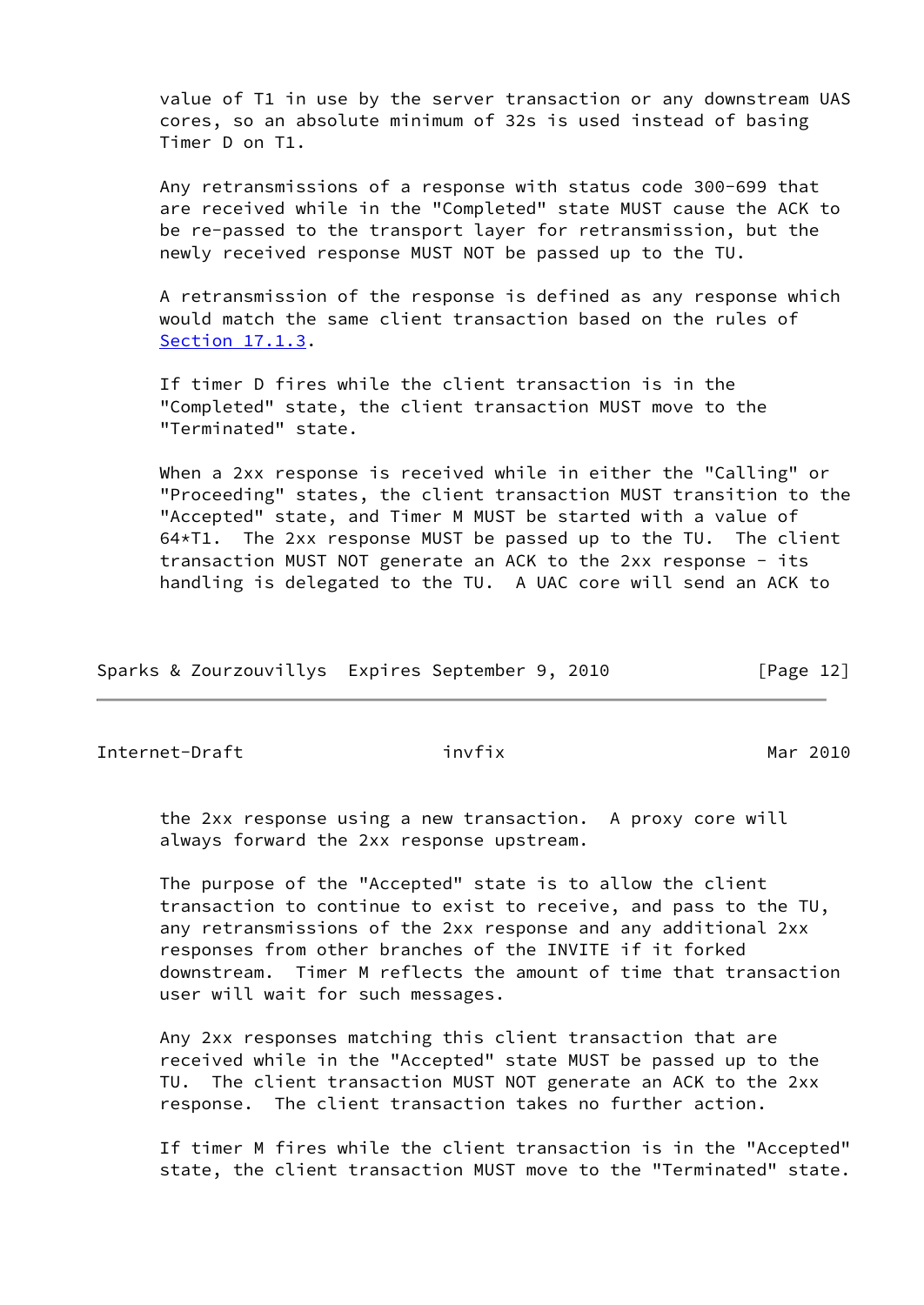The client transaction MUST be destroyed the instant it enters the "Terminated" state.

Replace Figure 5 with

Sparks & Zourzouvillys Expires September 9, 2010 [Page 13]

Internet-Draft invfix invfix Mar 2010

|             |               |                  | INVITE from TU |                   |
|-------------|---------------|------------------|----------------|-------------------|
|             | Timer A fires |                  | INVITE sent    | Timer B fires     |
|             | Reset A,      |                  |                | or Transport Err. |
|             | INVITE sent + |                  |                | inform TU         |
|             |               |                  |                |                   |
|             |               | Calling          |                |                   |
|             |               |                  |                |                   |
| $300 - 699$ |               | -----------+ 2xx |                |                   |
| ACK sent    |               |                  | 2xx to TU      |                   |
| resp. to TU |               | 1xx              |                |                   |
|             |               | 1xx to TU        |                |                   |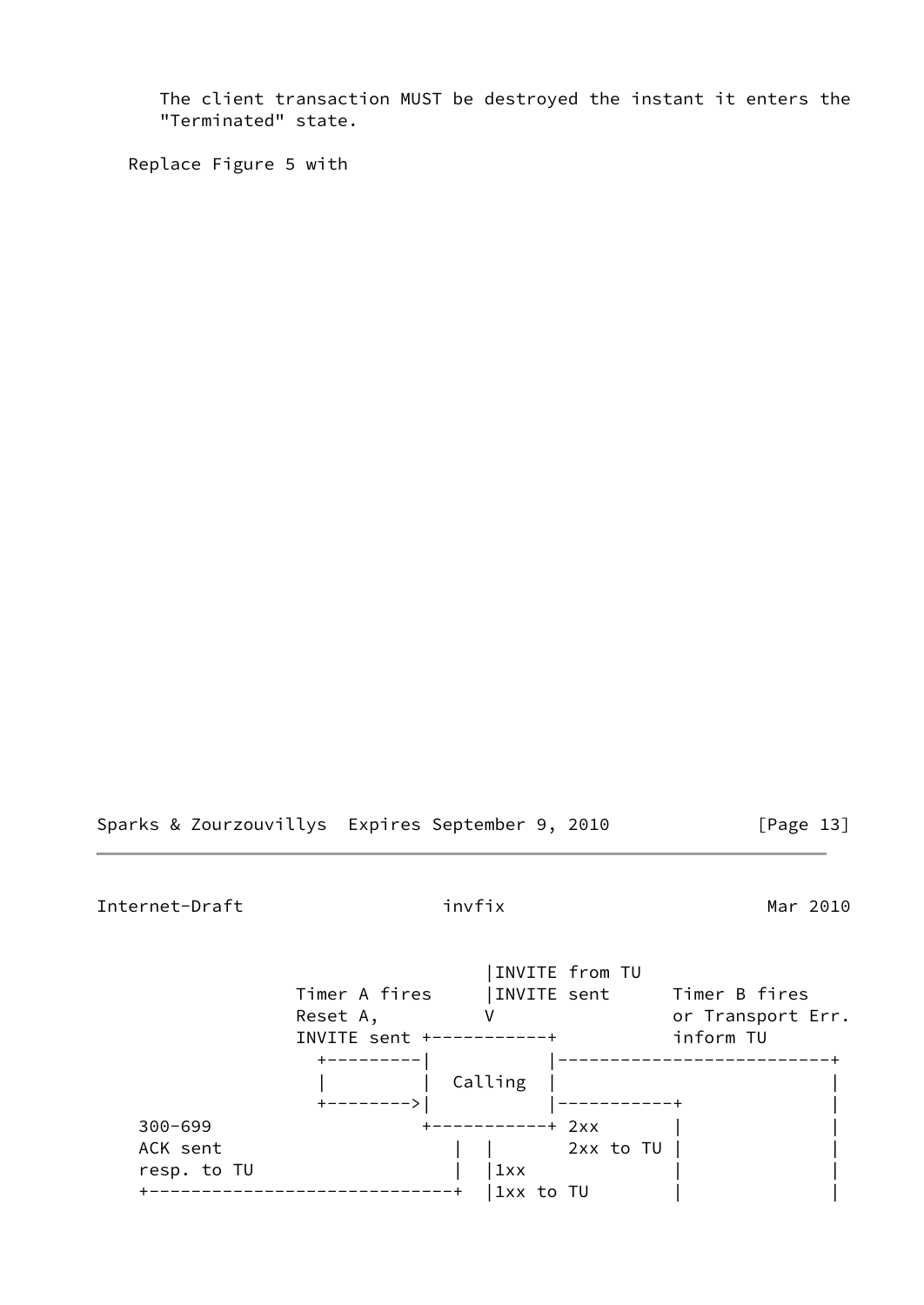

Figure 4: INVITE client transaction

<span id="page-15-1"></span>

|  | Sparks & Zourzouvillys Expires September 9, 2010 |  |  | [Page 14] |
|--|--------------------------------------------------|--|--|-----------|
|--|--------------------------------------------------|--|--|-----------|

<span id="page-15-0"></span>[8.5](#page-15-0). Pages 134 to 135

Section 17.2.1 paragraph 4 is replaced with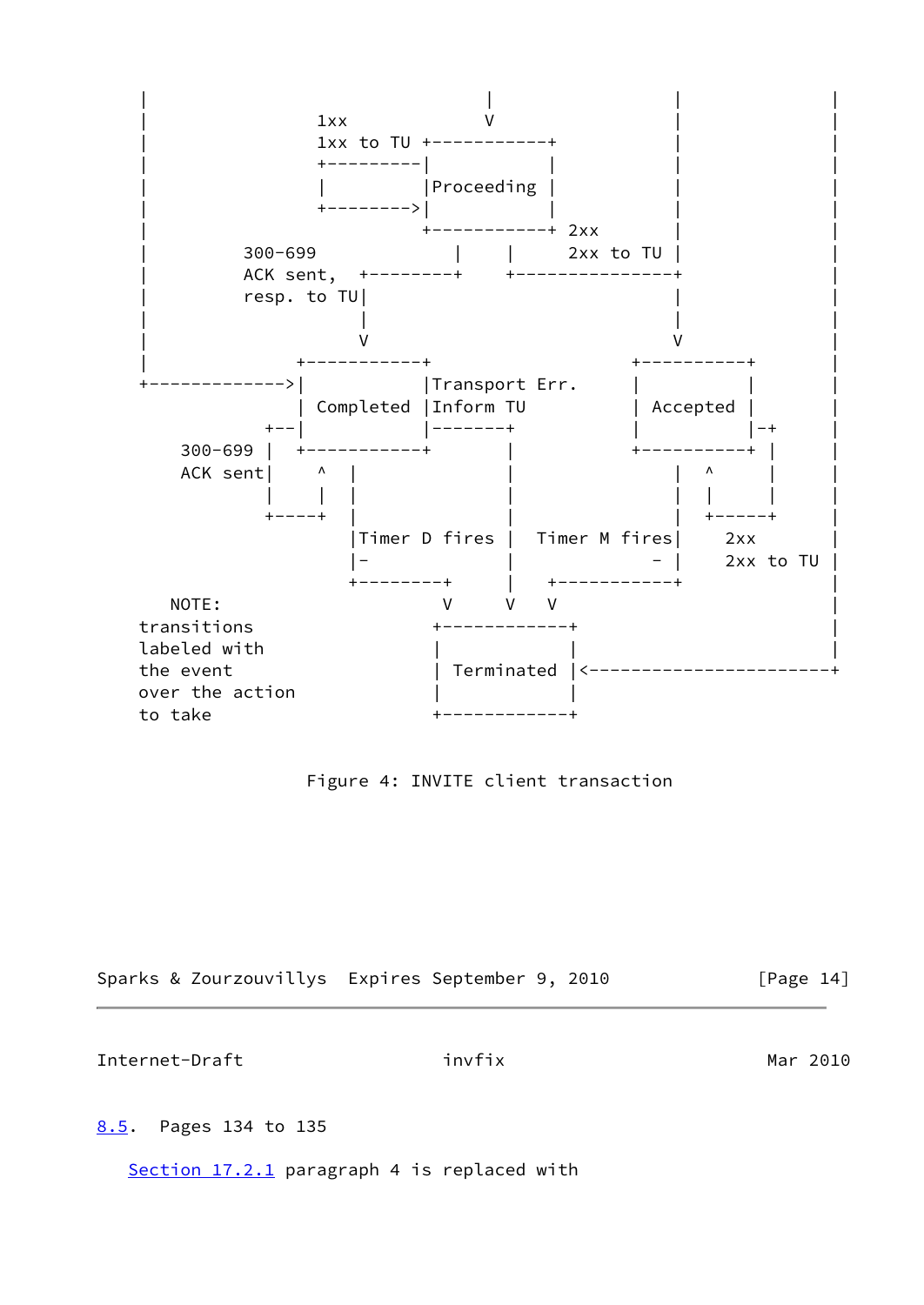If, while in the "Proceeding" state, the TU passes a 2xx response to the server transaction, the server transaction MUST pass this response to the transport layer for transmission. It is not retransmitted by the server transaction; retransmissions of 2xx responses are handled by the TU. The server transaction MUST then transition to the "Accepted" state.

<span id="page-16-0"></span>[8.6](#page-16-0). Page 136

Replace Figure 7 with

Sparks & Zourzouvillys Expires September 9, 2010 [Page 15]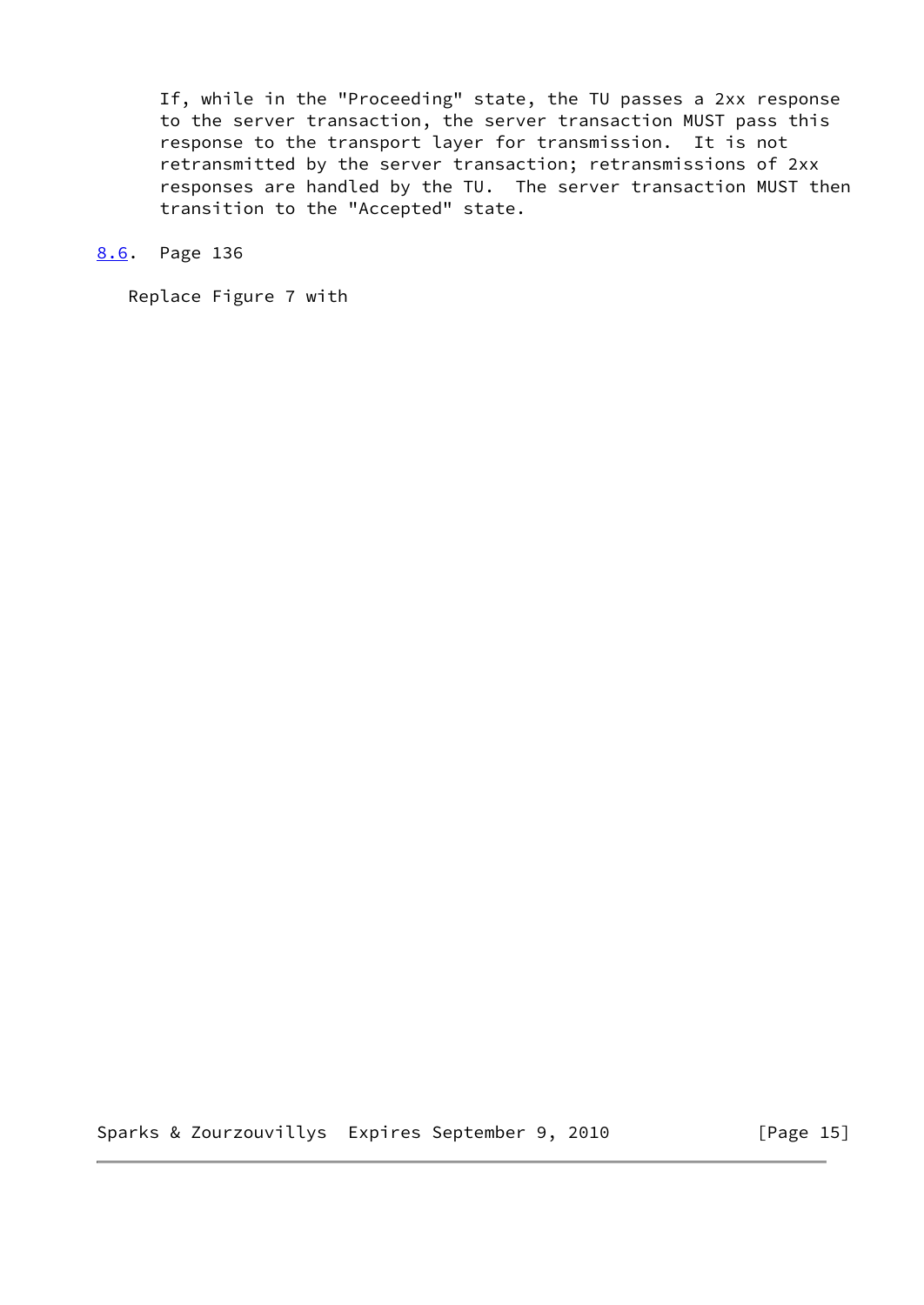

Figure 5: INVITE server transaction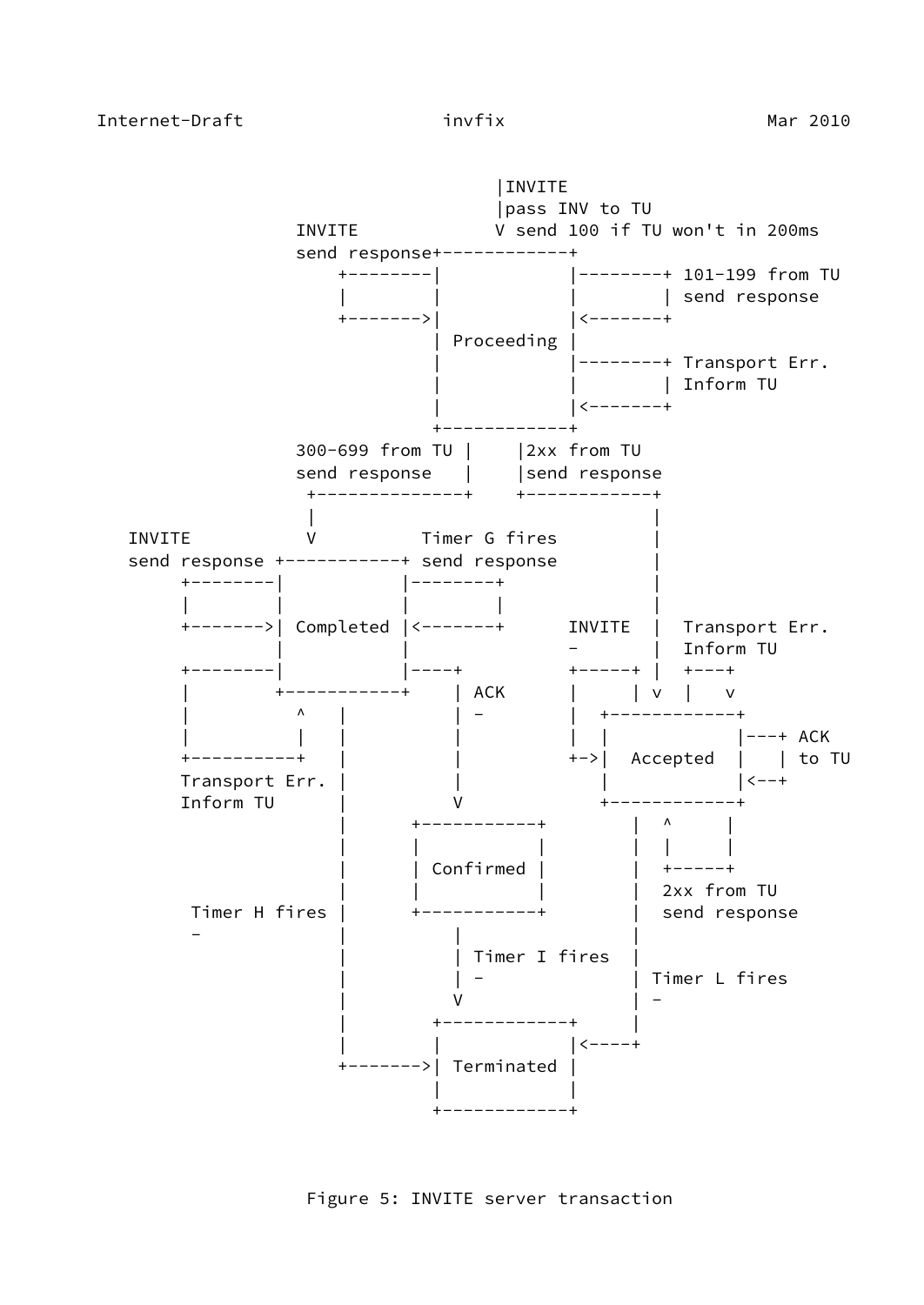<span id="page-18-1"></span><span id="page-18-0"></span>[8.7](#page-18-0). Page 137

Section 17.2.1 - Replace the last paragraph (starting "Once the transaction") with

 The purpose of the "Accepted" state is to absorb retransmissions of an accepted INVITE request. Any such retransmissions are absorbed entirely within the server transaction. They are not passed up to the TU since any downstream UAS cores that accepted the request have taken responsibility for reliability and will already retransmit their 2xx responses if neccessary.

 While in the "Accepted" state, if the TU passes a 2xx response, the server transaction MUST pass the response to the transport layer for transmission.

 When the INVITE server transaction enters the "Accepted" state, Timer L MUST be set to fire in 64\*T1 for all transports. This value matches both Timer B in the next upstream client state machine (the amount of time the previous hop will wait for a response when no provisionals have been sent) and the amount of time this (or any downstream) UAS core might be retransmitting the 2xx while waiting for an ACK. If an ACK is received while the INVITE server transaction is in the "Accepted" state, then the ACK must be passed up to the TU. If Timer L fires while the INVITE server transaction is in the "Accepted" state, the transaction MUST transition to the "Terminated" state.

 Once the transaction is in the "Terminated" state, it MUST be destroyed immediately.

# <span id="page-18-2"></span>[8.8](#page-18-2). Page 141

Section  $17.2.4$  - Replace the second paragraph with

 First, the procedures in [4] are followed, which attempt to deliver the response to a backup. If those should all fail, based on the definition of failure in [4], the server transaction SHOULD inform the TU that a failure has occurred, and MUST remain in the current state.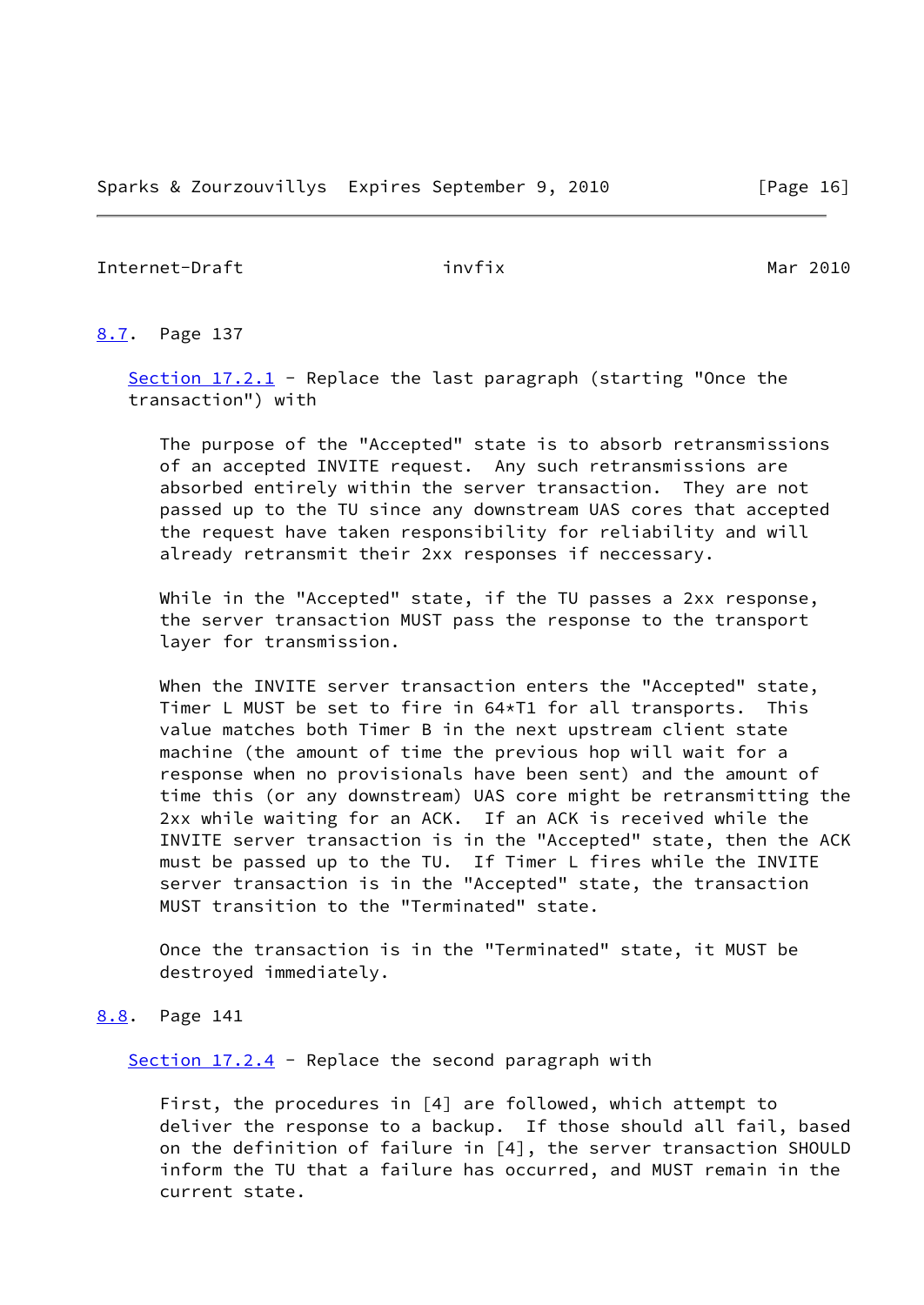# <span id="page-19-0"></span>[8.9](#page-19-0). Page 144

Section  $18.1.2$  - Replace the second paragraph with

Sparks & Zourzouvillys Expires September 9, 2010 [Page 17]

<span id="page-19-2"></span>Internet-Draft invfix invfix Mar 2010

The client transport uses the matching procedures of Section 17.1.3 to attempt to match the response to an existing transaction. If there is a match, the response MUST be passed to that transaction. Otherwise, any element other than a stateless proxy MUST silently discard the response.

<span id="page-19-1"></span>[8.10](#page-19-1). Page 146

Section  $18.2.1$  - Replace the last paragraph with

 Next, the server transport attempts to match the request to a server transaction. It does so using the matching rules described in Section 17.2.3. If a matching server transaction is found, the request is passed to that transaction for processing. If no match is found, the request is passed to the core, which may decide to construct a new server transaction for that request.

<span id="page-19-3"></span>[8.11](#page-19-3). Page 265

Add to Table 4:

Timer L 64\*T1 Section 17.2.1 Wait time for accepted INVITE request retransmits Timer M 64\*T1 Section 17.1.1 Wait time for retransmission of 2xx to INVITE or additional 2xx from other branches of a forked INVITE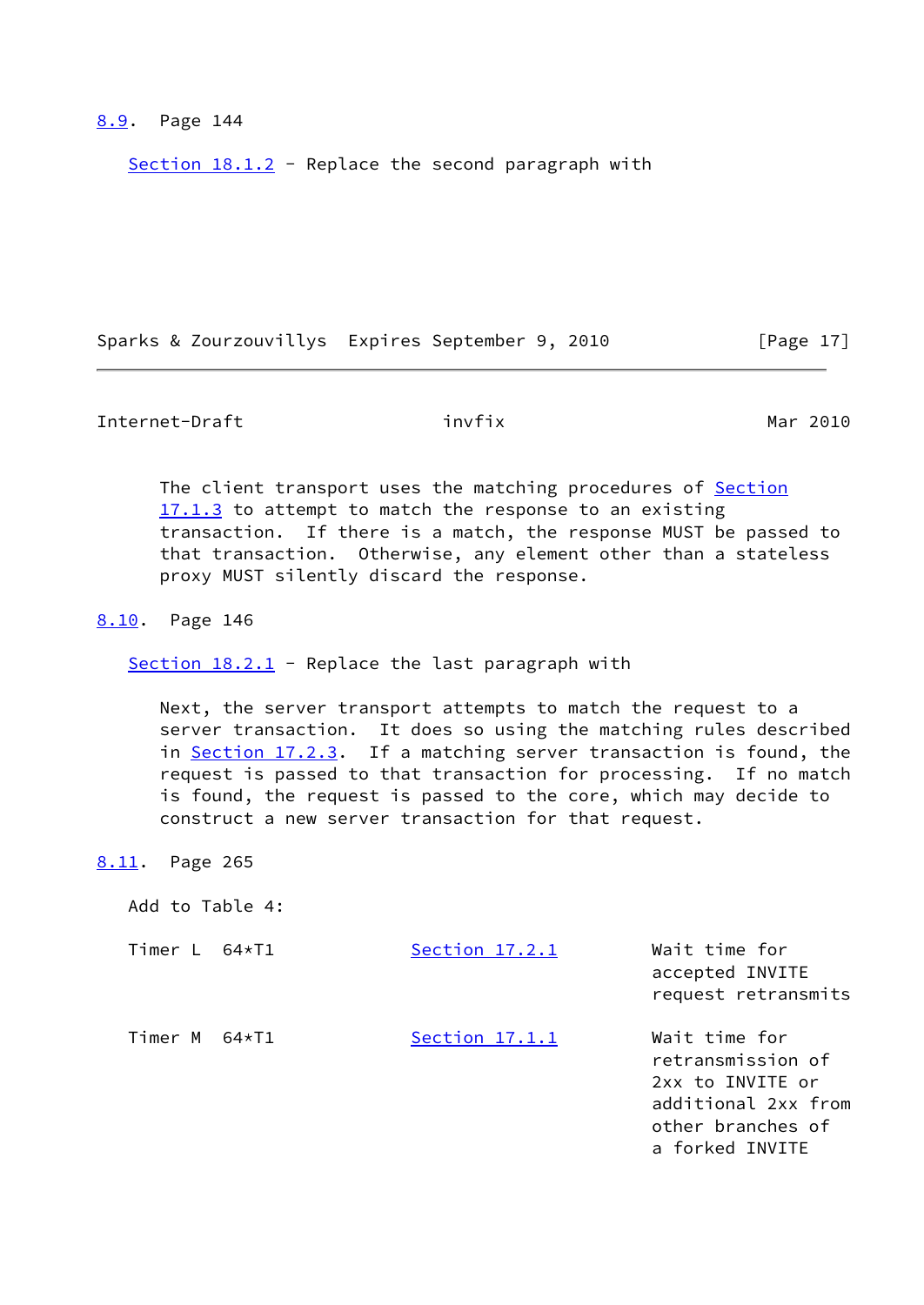## <span id="page-20-0"></span>[9](#page-20-0). IANA Considerations

None.

# <span id="page-20-1"></span>[10.](#page-20-1) Security Considerations

 This document makes two changes to the Session Initiation Protocol to address the error discussed in [Section 3.](#page-2-3) It changes the behavior of both the client and server INVITE transaction state machines, and it changes the way "stray" responses (those that don't match any existing transaction) are handled at transaction stateful elements.

The changes to the state machines cause elements to hold onto each

Sparks & Zourzouvillys Expires September 9, 2010 [Page 18]

<span id="page-20-2"></span>Internet-Draft invfix invfix Mar 2010

 accepted INVITE transaction state longer (32 seconds) than what was specified in [RFC 3261](https://datatracker.ietf.org/doc/pdf/rfc3261). This will have a direct impact on the amount of work an attacker leveraging state exhaustion will have to exert against the system. However, this additional state is necessary to achieve correct operation.

[RFC 3261](https://datatracker.ietf.org/doc/pdf/rfc3261) required SIP proxies to forward any stray 2xx class responses to an INVITE request upstream statelessly. As a result, conformant proxies can be forced to forward packets (that look sufficiently like SIP responses) to destinations of the sender's choosing. [Section 3](#page-2-3) discusses some of the malicious behavior this enables. This document reverses the stateless forwarding requirement, making it a violation of the specification to forward stray responses.

[RFC 3261](https://datatracker.ietf.org/doc/pdf/rfc3261) defines a "stateless proxy" which forwards requests and responses without creating or maintaining any transaction state. The requirements introduced in this document do not change the behavior of these elements in any way. Stateless proxies are inherently vulnerable to the abuses discussed in **Section 3.** One way operators might mitigate this vulnerability is to carefully control which peer elements can present traffic to a given stateless proxy.

 The changes introduced by this document are backward-compatible. Transaction behavior will be no less correct, and possible more correct, when only one peer in a transaction implements these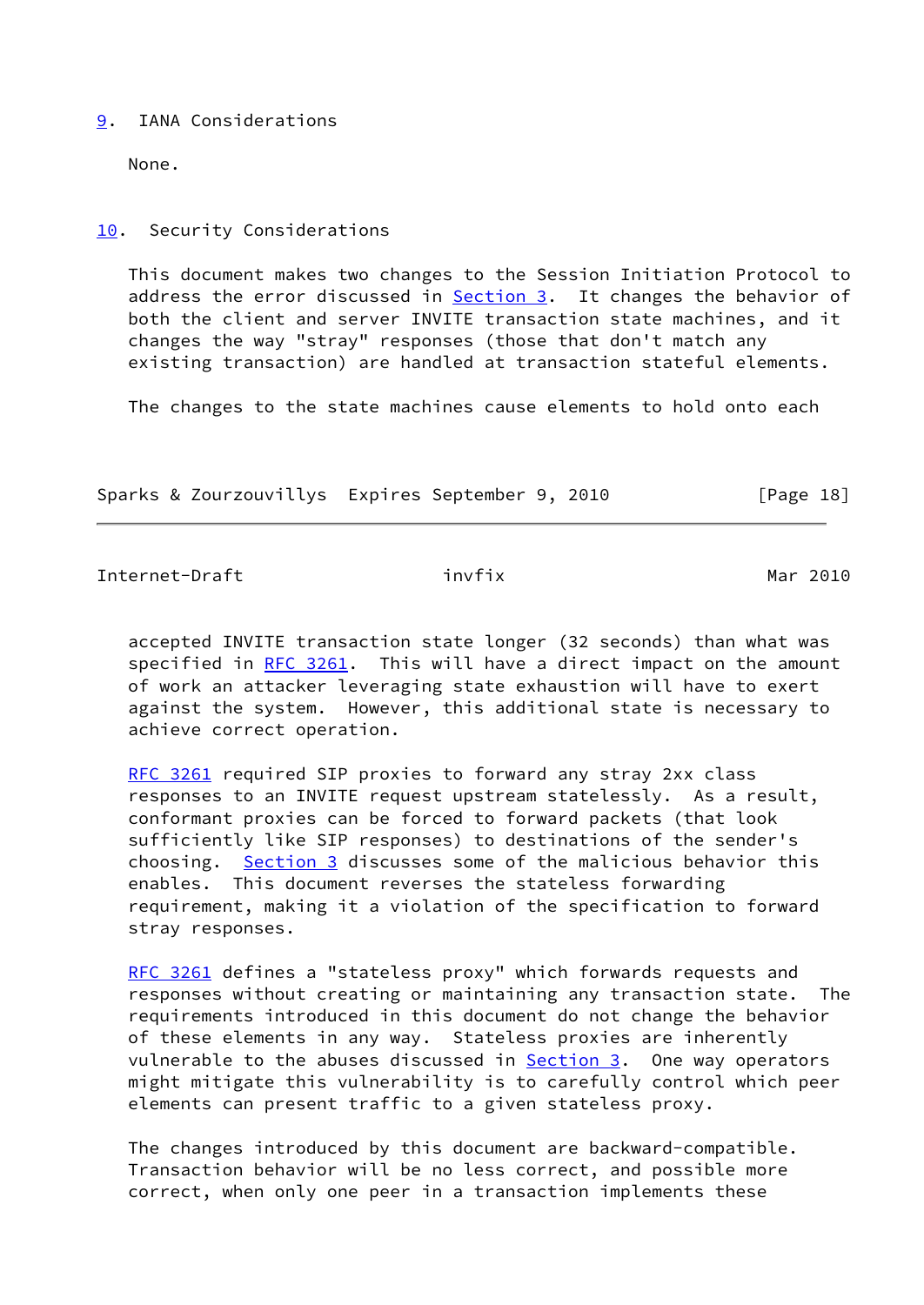changes. Except for the considerations mentioned earlier in this section, introducing elements implementing these changes into deployments with [RFC 3261](https://datatracker.ietf.org/doc/pdf/rfc3261) implementations adds no additional security concerns.

## <span id="page-21-0"></span>[11.](#page-21-0) Acknowledgments

 Pekka Pessi reported the improper handling of INVITE retransmissions. Brett Tate performed a careful review uncovering the need for the Accepted state and Timer M in the client transaction state machine. Jan Kolomaznik noticed that a server transaction should let a TU know about transport errors when it attempts to send a 2xx-class response. Michael Procter corrected several nits.

#### <span id="page-21-1"></span>[12.](#page-21-1) Normative References

- [RFC2119] Bradner, S., "Key words for use in RFCs to Indicate Requirement Levels", [BCP 14](https://datatracker.ietf.org/doc/pdf/bcp14), [RFC 2119](https://datatracker.ietf.org/doc/pdf/rfc2119), March 1997.
- [RFC3261] Rosenberg, J., Schulzrinne, H., Camarillo, G., Johnston,

Sparks & Zourzouvillys Expires September 9, 2010 [Page 19]

<span id="page-21-2"></span>Internet-Draft invfix invfix Mar 2010

 A., Peterson, J., Sparks, R., Handley, M., and E. Schooler, "SIP: Session Initiation Protocol", [RFC 3261](https://datatracker.ietf.org/doc/pdf/rfc3261), June 2002.

Authors' Addresses

 Robert Sparks Tekelec 17210 Campbell Road Suite 250 Dallas, Texas 75252 USA

Email: RjS@nostrum.com

 Theo Zourzouvillys Skype